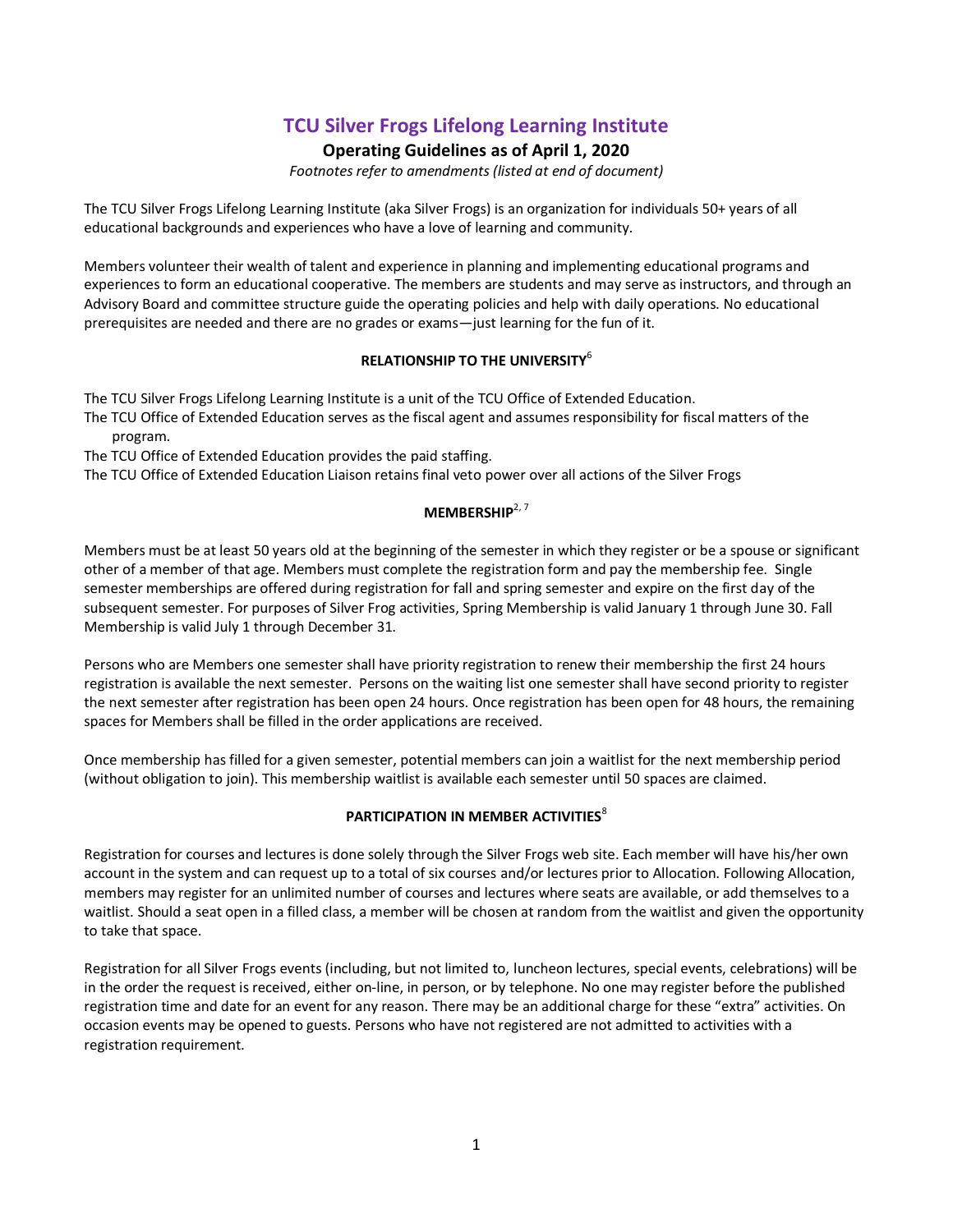### **THE ADVISORY BOARD PURPOSES**

The Advisory Board manages the program to maintain high standards and good experiences for the members in the present and in planning for the future.

The Advisory Board represents the membership.

The Advisory Board sets the schedule and offerings for the program each semester. It approves special programs, curriculum, program expansion and other actions as needed.

The Advisory Board establishes and provides oversight for the committees.

### **THE ADVISORY BOARD COMPOSITION**<sup>4</sup>

The Advisory Board shall consist of nine elected, voting members, each serving a two-year term. No [elected/voting] Board member may serve more than four years consecutively. A member who has served four consecutive years on the board may run for reelection after being off the board for one year. If an Advisory Board Member cannot complete a term, the President shall appoint a replacement to fulfill the term from the Silver Frog members with approval of the Advisory Board.

The Advisory Board shall elect a Vice President/President-Elect from its members, who serves a one-year term each as Vice President, President, and Immediate Past President.

Other non-elected members of the Advisory board, with voice but no vote are:

Immediate past President Committee Chairs TCU Liaison and other paid staff

## **THE ADVISORY BOARD ELECTION**<sup>3</sup>

- No later than March 31 each year, the President shall appoint a chairman of an ad hoc nominating committee from the Advisory Board. This chairman appoints at least four committee members from the Silver Frogs Membership. The outgoing president serves with voice but no vote. The Committee proposes at least one name for each upcoming vacancy on the Advisory Board. Nominees must be members of The Silver Frogs for at least one full semester[prior to the election].
- No later than April 30 each year, new members are elected by the Advisory Board, either from the nominating committee proposals or from the floor.
- At a meeting of the Advisory Board before May 31, the first order of business is to install the new members. The Vice President then assumes office as President and presides over election of the new Vice President/President-Elect and conducts the remainder of the meeting.

## **DUTIES OF THE ADVISORY BOARD OFFICERS**<sup>1, 9</sup>

The President shall:

Prepare the agenda for each meeting, after collecting input from Board members and Liaison Distribute the agenda to all members of the Advisory Board prior to the meeting Preside over all meetings

Have a voice and vote on all deliberations of the Advisory Board

Be ex officio with voice but no vote on all committees

Appoint a secretary from the Advisory Board members for a one year term, which may be renewed

Appoint all standing committee chairs for one year terms

Appoint all ad hoc committee chairs

Be available to and meet with Silver Frog members, committees and TCU Liaison as needed

The Vice President shall:

Assist the President as needed Assume the President's duties in his/her absence Serve as President-Elect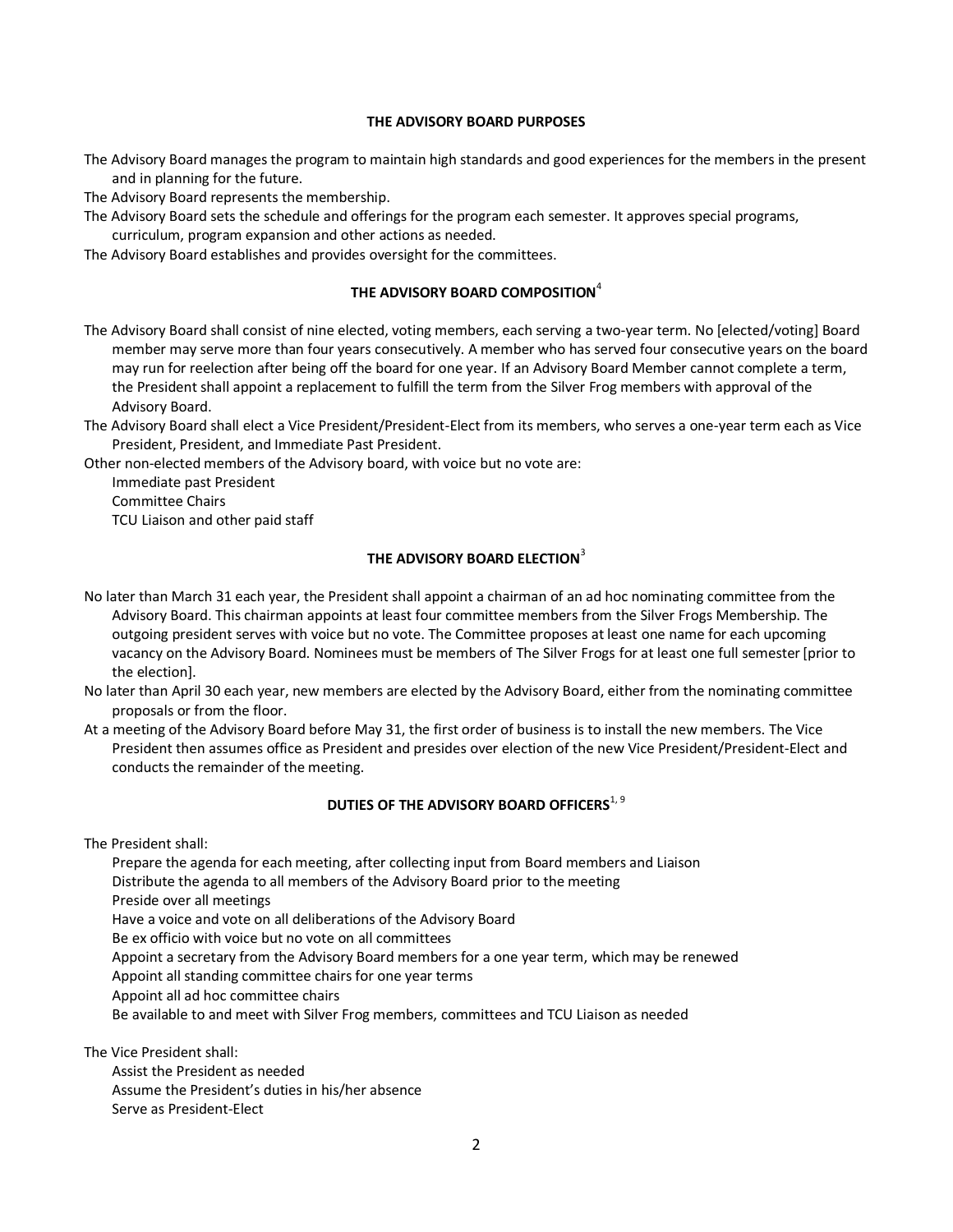The Secretary shall: Prepare and distribute meeting notices Prepare, maintain and distribute the records of all meetings Manage all correspondence for the Advisory Board as requested by the TCU Liaison or the President

## **MEETINGS OF THE ADVISORY BOARD**<sup>1, 10</sup>

The fiscal year for Silver Frogs shall be June 1-May 31 each year. The Advisory Board shall meet at least seven times a year, with specific meeting dates/times determined by the President based on class and event schedules. These dates and times will be confirmed at each meeting for the next meeting. Additional meetings may be called at any time by the President or any three members of the Advisory Board with 1 week notice.

All Advisory Board meetings are open to all members of the Silver Frogs who shall have voice but no vote.

## **COMMITTEES OF THE ADVISORY BOARD**<sup>5, 11</sup>

Ad Hoc and standing committees will be formed and/or dissolved by the President with approval of the Board and Liaison. Duties of the Committee Chairs include, but are not limited to:

Attend Advisory Board meetings, and provide written report to the secretary and verbal report to the board on committee activities

Appoint committee members for one year terms that can be renewed

Form and/or dissolve sub-committees as needed

## **REMOVAL FROM OFFICE**<sup>5</sup>

Any member of the Advisory Board may move that any officer or member of the Advisory Board be removed from office. At an open meeting of the Advisory Board, a two-thirds (2/3) vote of the voting members present is required to remove the person. The TCU Office of Extended Education Liaison may remove any officer or member at his/her discretion.

### **AMENDMENTS**

Amendments to these guidelines may be proposed by any member of the Silver Frogs or the TCU Liaison. The amendments are passed by a 2/3 majority of the voting members by the Advisory Board.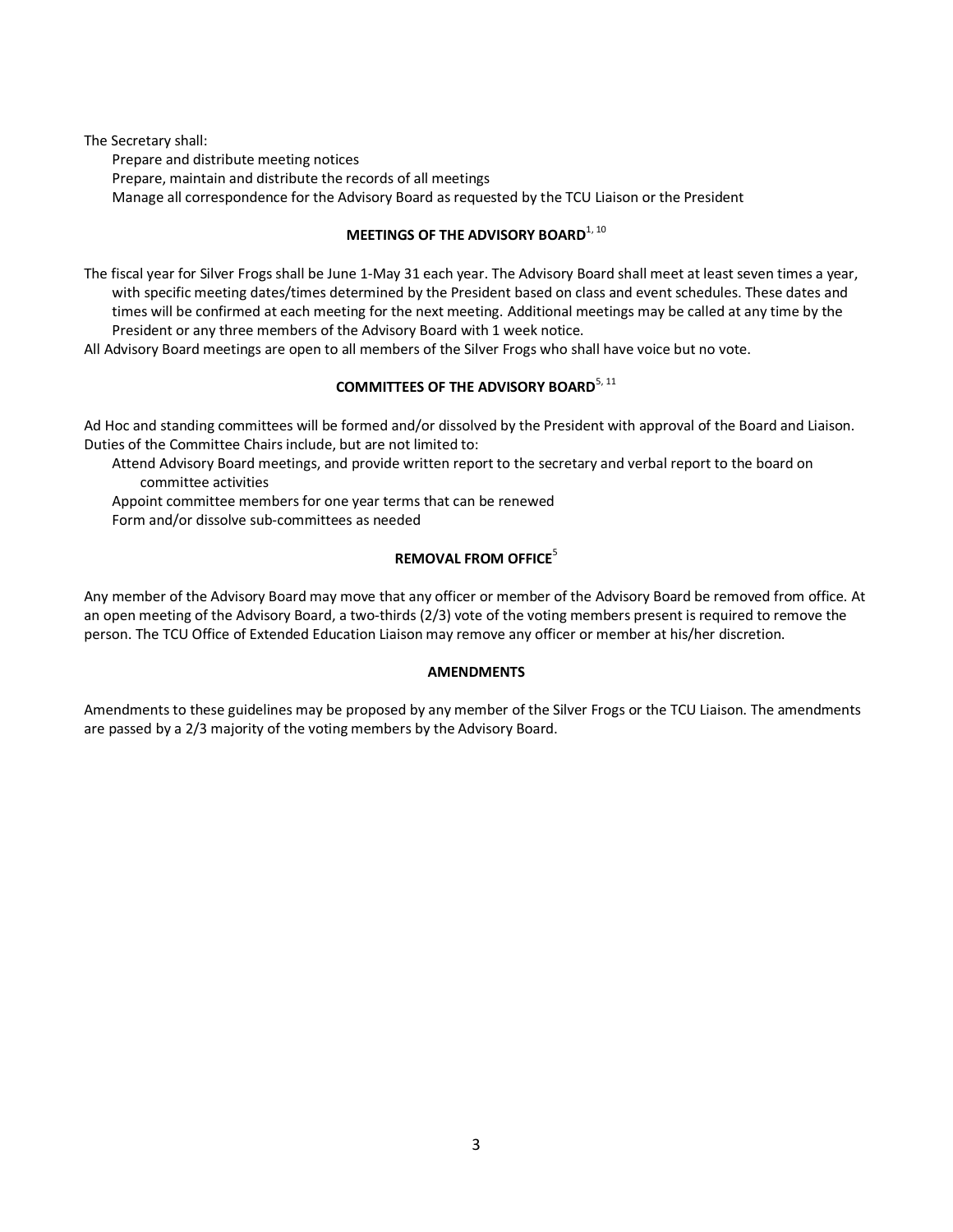These Operating Guidelines were approved by the Organizing Advisory Board April 10, 2015 and Amended 10/14/2016, 11/11/2016, and 3/10/2017.

The Organizing Advisory Board shall adopt the new Guidelines.

The Organizing Advisory Board, President and Vice President shall remain in office until May 31, 2016. All terms will expire at that time, except the Vice President who shall assume the Presidency for 1 year.

The previously described method of nominating and electing new members will take place during the spring of 2016 (see The Advisory Board Election). By draw, for this election only, half of the new members of the Advisory Board shall serve a one year term and half shall serve a two year term.

Adopted by the Organizing Advisory Board

Ken Bowers-President Resa Shipman-Vice President Kakai Bowers Nancy Box Nancy Caudill Claudia Coggin Sheila Cole Jackee Cox Ron Ganz Emily Harrell Risa Payne Pam Smith Trish Shaw Mike Strange Julie Lovett-TCU Liaison

#### **Amendments 6-11 were approved on April 1, 2020, by the following 2019/20 Advisory Board members:**

\_\_\_\_\_\_\_\_\_\_\_\_\_\_\_\_\_\_\_\_\_\_\_\_\_\_\_\_\_\_\_\_\_\_\_\_\_\_\_\_\_\_\_\_\_\_\_\_\_\_\_\_\_\_\_\_\_\_\_\_\_\_\_\_\_\_\_\_\_\_\_\_\_\_\_\_\_\_\_\_\_

Sharon Harrelson-President Lisa Winter-Vice President Siân Borne Dan Calvin Virginia Dias JR Price Richard Ranc Carol Stanford *Not in attendance but agreed via email: Elaine Klos*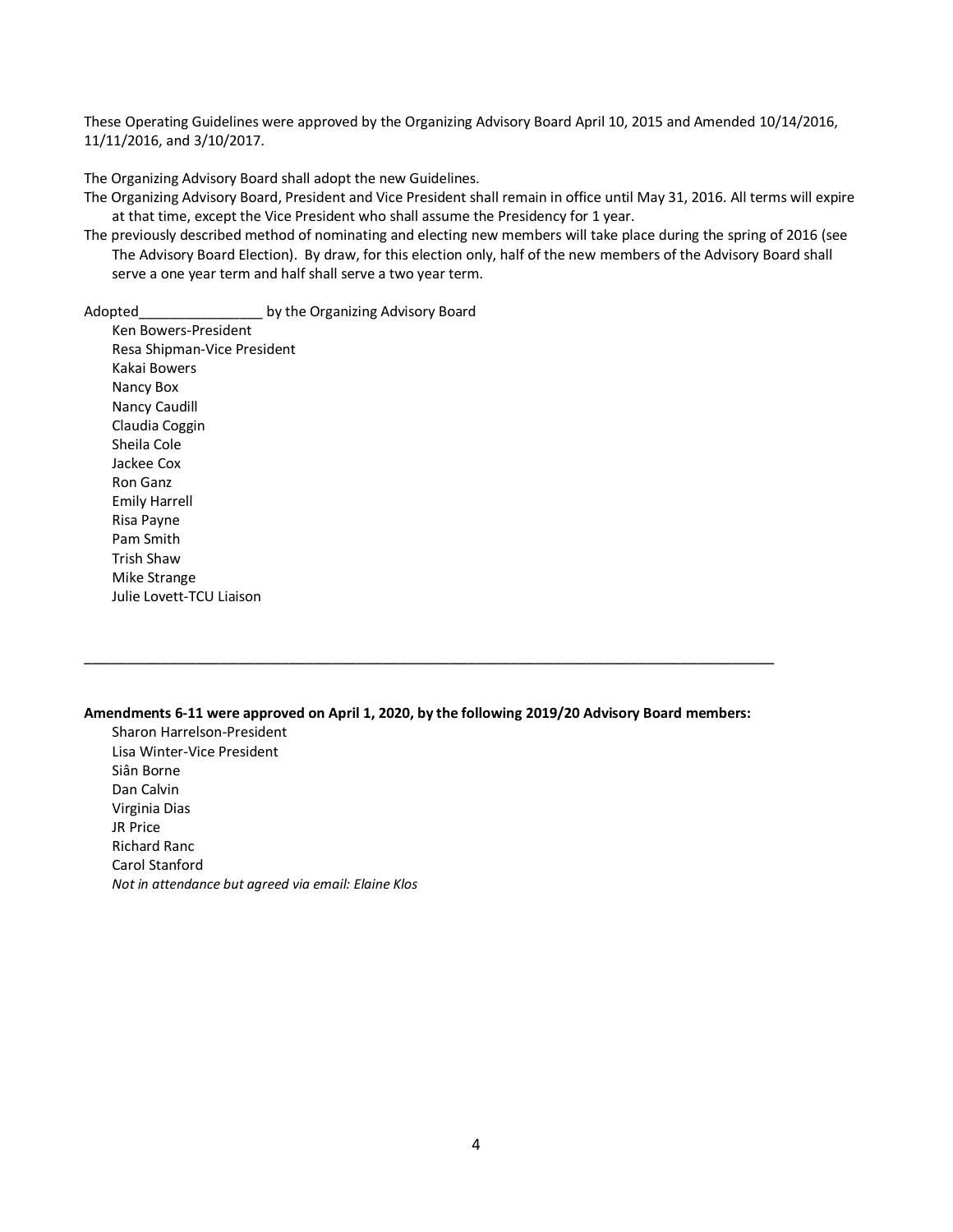### **FOOTNOTED AMENDMENTS**

### **1 AMENDMENT 1: Adopted October 14, 2016**

#### **DUTIES OF THE ADVISORY BOARD OFFICERS**

The President shall:

Prepare the agenda for each meeting, after consultation with the President and Liaison Distribute the agenda to all members of the Advisory Board at least seven days prior to the meeting Preside over all meetings……….

The Secretary shall:

Prepare and distribute meeting notices

Prepare the agenda for each meeting, after consultation with the President and Liaison Distribute the agenda to all members of the Advisory Board at least seven days prior to the meeting

Prepare, maintain and distribute the records of all meetings

### **MEETINGS OF THE ADVISORY BOARD**

Subjects for discussion at an Advisory Board meeting must be submitted to the Secretary President at least eight days before the meeting.

### **2 AMENDMENT 2: ADOPTED NOVEMBER 11, 2016**

#### **MEMBERSHIP**

…Once registration has been open for 48 hours, the remaining spaces for Members shall be filled in the order applications are received.

Registration for all Silver Frogs events (including, but not limited to, courses, classes, luncheon lectures, special events, celebrations) will be in the order the request is received, either on-line, in person, or by telephone. No one may register before the published registration time and date for an event for any reason.

## **3 AMENDMENT 3: ADOPTED MARCH 10, 2017**

#### **THE ADVISORY BOARD ELECTION**

...The outgoing president serves with voice but no vote. The committee proposes at least two one name for each upcoming vacancy on the Advisory Board. Nominees must be members of The Silver Frogs for at least one full semester, and must have served on a committee or the Advisory Board.

### **4 AMENDMENT 4: ADOPTED MARCH 10, 2017**

### **THE ADVISORY BOARD COMPOSITION**

No Board Member may serve more than four years consecutively. A member who has served four consecutive years on the board may run for reelection after being off the board for one year. If an Advisory Board Member…..

### **5 AMENDMENT 5: ADOPTED MARCH 10, 2017**

#### **COMMITTEES OF THE ADVISORY BOARD**

... Committee chairs appoint their committee members for one year terms that can be renewed. No committee member may serve more than 3 consecutive years on the same committee.

### Add following **COMMITTEES OF THE ADVISORY BOARD**

### **REMOVAL FROM OFFICE**

Any member of the Advisory Board may move that any officer or member of the Advisory Board be removed from office. At an open meeting of the Advisory Board, a two thirds(2/3) vote of the voting members present is required to remove the person. The TCU Office of Extended Education Liaison may remove any officer or member at his/her discretion.

## **6 AMENDMENT 6: ADOPTED APRIL 1, 2020**

#### **RELATIONSHIP TO THE UNIVERSITY**

An organizational structure chart is attached for easy reference.